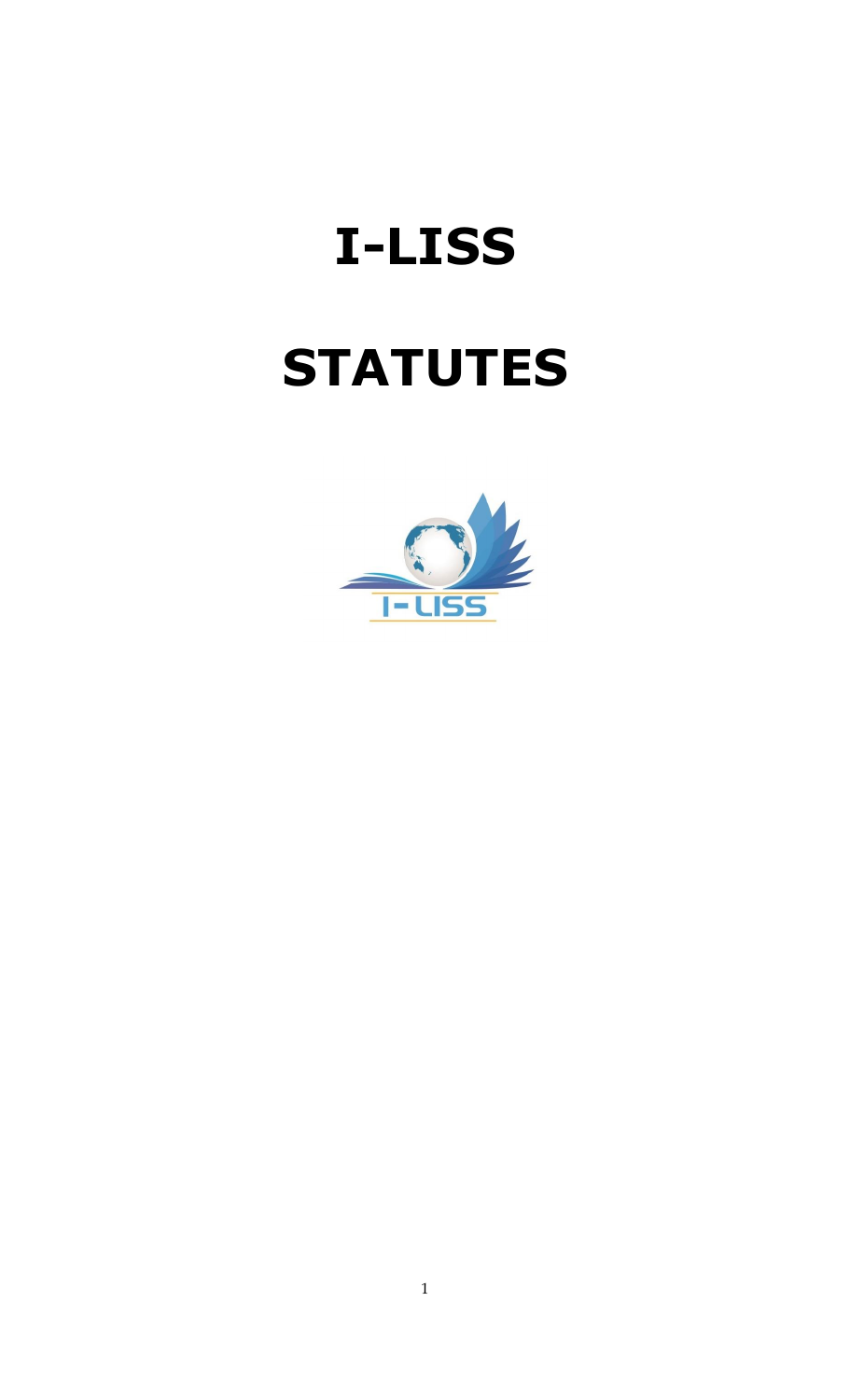#### **CONSTITUTION AND BYLAWS OF**

#### **INTERNATIONAL LIBRARY AND INFORMATION SCIENCE SOCIETY (I-LISS)**

#### **ARTICLE - 1: NAME AND DOMICILE**

- 1.1 The name of the Society is "**I**nternational **L**ibrary and **I**nformation **S**cience **S**ociety" **(I-LISS).**
- 1.2 The acronym by which the Society is known as "**I-LISS**" [pronounced as "**ai-lis**")
- 1.3 The registered office of the Society shall be situated at, Central Library, SRM Institute of Science and Technology, Kattankulathur, Kancheepuram District, Tamil Nadu-603203, India.

#### **ARTICLE 2: OBJECTIVES OF THE SOCIETY**

The objectives are those stated in the Memorandum of the Association and any other objectives that may be added to them from time to time.

#### **ARTICLE 3: NAME OF THE PERSON OR OFFICER, IF ANY, AUTHORISED TO SUE OR TO BE SUED ON BEHALF OF THE SOCIETY**

The Secretary General of the Society for the time being in office and where there is a vacancy in the office, any other office bearer of the Society nominated to perform the duties of the Secretary General.

#### **ARTICLE – 4: FINANCIAL YEAR**

The financial year of the Society is  $1<sup>st</sup>$  April to 31 March in each year.

#### **ARTICLE – 5: MEMBERSHIPS**

- 5.1 The minimum eligibility to be become a member of I-LISS shall be Doctoral degree in Library and Information Science or its equivalent [Except Nepal, Cambodia and other countries where doctoral courses are not available. However, in such cases, the member should be a faculty in Library and Information Sciences.]
- 5.2 Only the existing members including the founding and initiating members shall recommend the new members.
- 5.3 International / National Society or Association of Librarians and Library and Information centers, whose purposes are in accordance with those of the Society, may be admitted as Society Members.
- 5.4 The members have to pay the prescribed fees to the Society as fixed from time to time and Membership is not transferable.

# **ARTICLE – 6: MEMBERSHIP FEES AND FINANCES**

- 6.1 Every Member must pay life / annual membership fee in accordance with a schedule of fees determined by the Executive Committee from time to time.
- 6.2 A Member who has been suspended shall not be allowed to exercise any rights or to receive any of the Society's services, unless the Executive Committee makes an exception.
- 6.3 The Society may accept donations in monetary or other form for aims that do not conflict with the purposes and values of the Society.
- 6.4 The income or assets of the Society shall not be distributed to, or applied to the benefit of any private person or non-charitable organizations other than:
	- 6.4.1 As payment of reasonable compensation for services rendered, including reimbursement of costs incurred;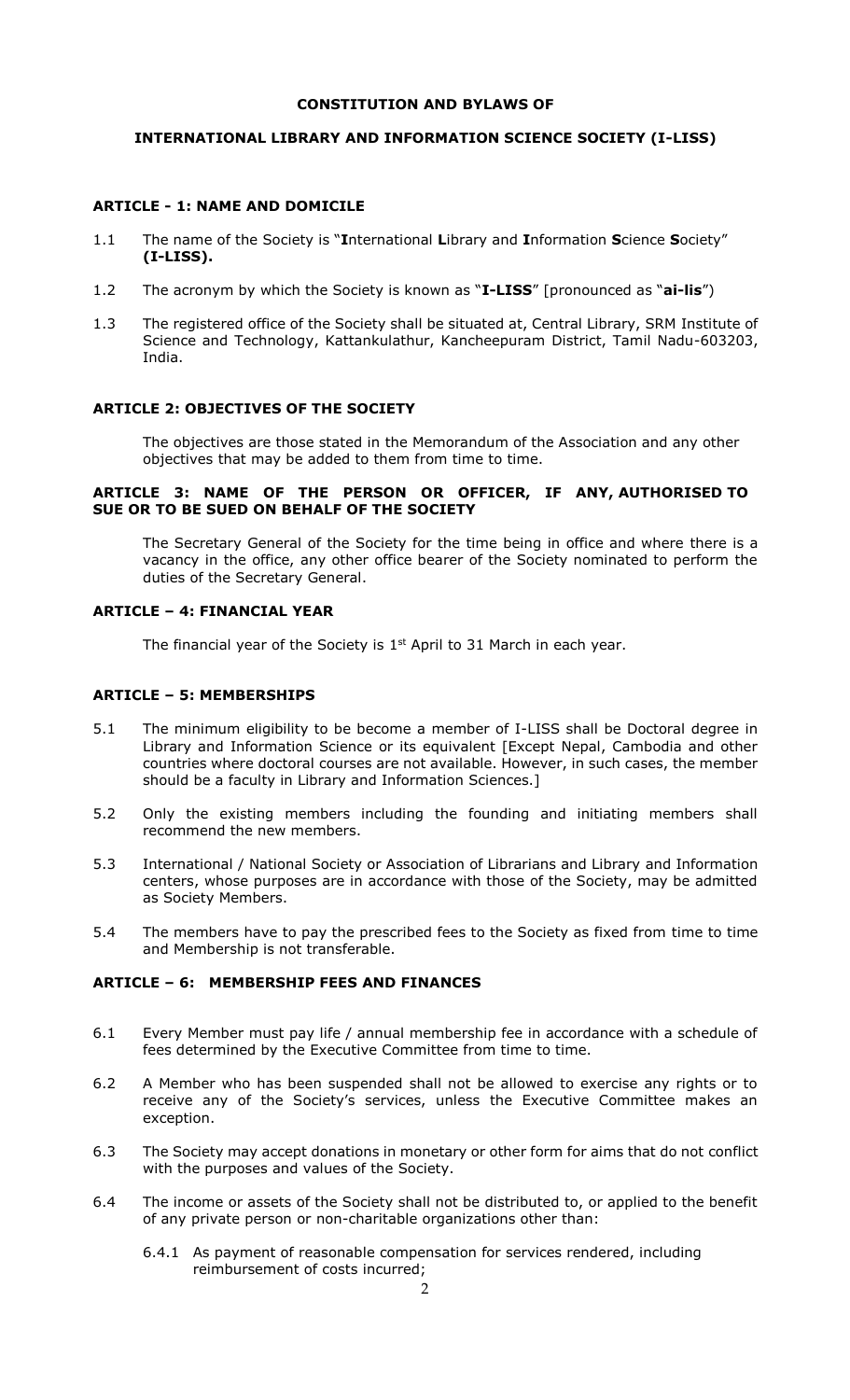6.4.2 As payment of the fair market value of property or goods purchased by the Society.

#### **ARTICLE – 7: TERMINATION OF MEMBERSHIP; SUSPENSION OF RIGHTS**

- 7.1 Membership to the Society may be terminated by decease, dissolution, resignation, termination, exclusion or expulsion.
- 7.2 A Member may resign at any time by giving written notice to the Secretary General. However, the resignation shall be taken into effect at the end of the financial year, unless or otherwise determined by the Executive Committee.
- 7.3 Membership may however be terminated with immediate effect, if the Member in question can no longer reasonably be required to remain in membership.
- 7.4 The Executive Committee may exclude a Member with reasonable grounds such as:
	- 7.4.1 If the Member in question fails to meet and comply with its obligations in respect of the Society; or
	- 7.4.2 If the Society cannot reasonably be required to allow the membership in question to continue.
- 7.5 A Member who has been expelled by decision of the Executive Committee shall receive a notice in writing from the Secretary -General, specifying the grounds upon which the decision was made.
- 7.6 The Member may appeal against the expulsion. Any such appeal shall be made to the Secretary-General within 30 days of receiving the notice of expulsion. The Secretary-General shall convey the appeal to the Disciplinary Committee. The decision by the Disciplinary committee shall be the final.
- 7.7 At intervals of no less than three years, the Executive Committee shall appoint a Disciplinary Committee from among the Members of the Society who are not by themselves members of the Executive Committee, to hear appeals against expulsion of Members. The Executive Committee shall determine Rules of Procedure for the composition and functioning of the Disciplinary Committee.
- 7.8 A Member who has resigned or been excluded or expelled shall be liable to pay any dues in which resignation, exclusion or expulsion takes place, unless the Executive Committee determines otherwise.

# **ARTICLE–8: EXECUTIVE COMMITTEE**

- 8.1 The Executive Committee shall consist of 7 members including the President, Co President, Secretary-General, Treasurer and 3 Executive Committee members.
- 8.2 The President must have served as President-elect of the previous term of the Executive Committee. The President shall serve Three years.
- 8.3 The President-elect shall be elected by the Members by postal and/or electronic ballot in accordance with the rules and regulations of the Society. The candidate that receives the highest number of votes shall be elected as President-elect.
- 8.4 In the event of a casual vacancy for the office of President-elect, the Treasurer shall temporarily assume the duties of the President-elect. A vacancy shall be declared by the Executive Committee for the post of President-elect and a postal or electronic ballot shall be held.
- 8.5 The President-elect shall succeed the President at the expiry of the President's term, or in the case of a casual vacancy for the office of President.
- 8.6 The term of the Executive Committee shall be three years, commencing at the conclusion of the General Body that follows the election of the President-elect and ending at the conclusion of the General Body that follows the next elections.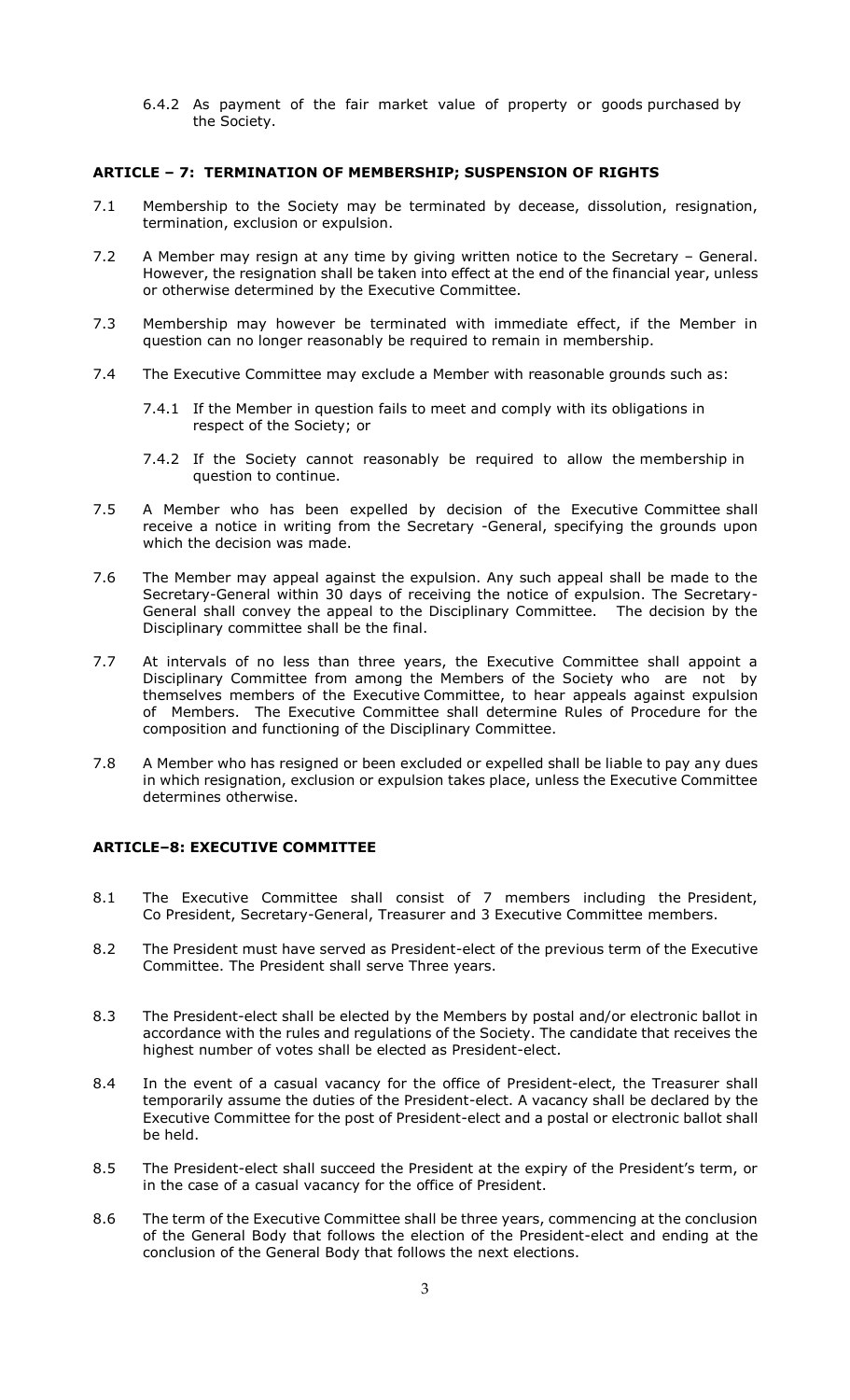- 8.7 The members of the Executive Committee shall observe the code of ethics determined by the Executive Committee and in particular, declare any conflicts of interest and abstain from consideration of any matters in which they have an interest.
- 8.8 The Executive Committee is allowed to suspend or dismiss any member of the Executive Committee if that member has acted in contrary to the rules and regulations of the Society.

#### **ARTICLE –9: POWERS OF THE EXECUTIVE COMMITTEE**

- 9.1 The Executive Committee is responsible for the governance of the Society. The Executive Committee represents the Society in legal and other formal proceedings.
- 9.2 The Executive Committee shall undertake the activities and enterprise that are necessary to pursue the purposes of the Society. It has authority to resolve to enter into agreements to purchase, dispose of or encumber registered property or to enter into agreements.
- 9.3 The Executive Committee shall:
	- 9.3.1 Approve the Rules of Procedure, to provide for the detailed operation of the Society which shall not contradict the bylaws
	- 9.3.2 Designate the categories of officers of the Society;
	- 9.3.3 Determine strategic priorities for the Society;
	- 9.3.4 Adopt an annual budget for the Society and appoint the auditor for the Society's financial report;
	- 9.3.5 Admit, exclude and expel Members of the Society;
	- 9.3.6 Appoint the Secretary General.
	- 9.3.7 The authority to represent the Society in other formal proceedings, except legal Proceedings shall also belong to the President and the Treasurer acting jointly.
	- 9.3.8 The President and the Treasurer acting jointly may authorize the Secretary-General to initiate pursue or conclude legal or other formal proceedings. Such authorization shall be in writing and shall be revoked in writing.
- 9.4 In matters other than legal and other formal proceedings the President shall act as the chief representative of the Society and provide it with professional leadership.
- 9.5 In matters other than legal and other formal proceedings, the Society can additionally be represented by the President-elect, the Secretary General and, as appropriate, any other member of the Executive Committee; or by any other Member who has received due authorization to represent the Society.
- 9.6 The Executive Committee members shall not accept liability, personal or on behalf of the Society, incur costs, nor enter into a settlement in relation to the Action without prior consent of the Executive Committee.
- 9.7 The Executive Committee will determine the manner of conducting a defense to a Claim or action in consultation with the Executive Committee member.
- 9.8 The Executive Committee shall be authorized to enter into contracts and execute the same on behalf of the Society.
- 9.9 The Executive Committee may delegate the negotiation and signing of such contracts to the Secretary- General.
- 9.10 The Executive Committee may delegate some of its powers to one or several of its members or to the Secretary - General. Such persons shall report to the Executive Committee. The powers delegated remain vested in the Executive Committee and the delegation may be revoked by it at any time.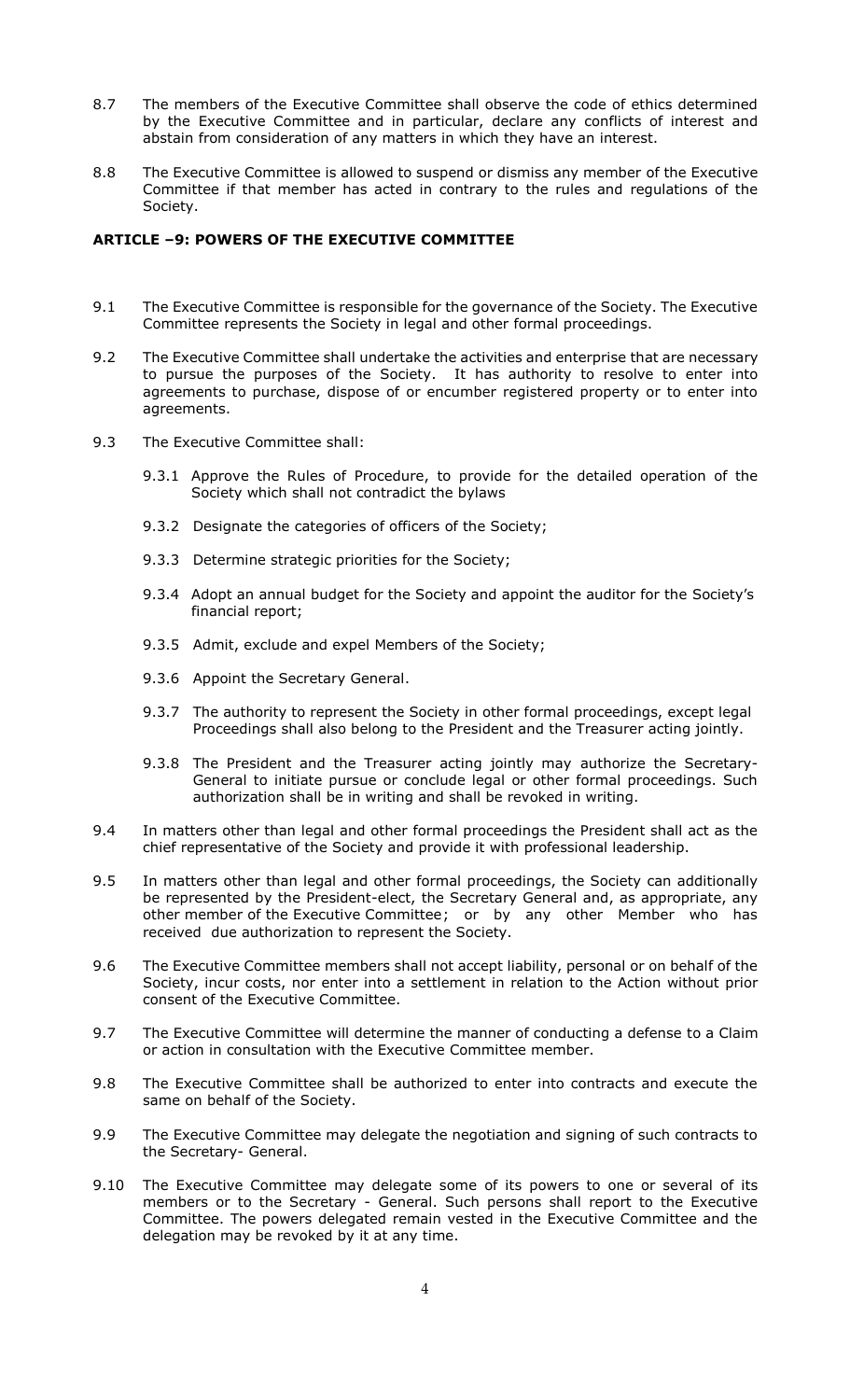9.11 All powers and functions that are not assigned to others by these bylaws remain with the General Body.

#### **ARTICLE – 10: GENERAL BODY MEEETING**

- 10.1 The General body meeting of the Society shall be convened annually within six months from the end of the financial year.
- 10.2 The following matters shall be decided only in General Body meeting, among others:

10.2.1 To determine the purposes and values of the Society;

10.2.2 To approve and amend the rules and regulations of the Society;

10.2.3 To determine the conditions of membership;

10.2.4 To receive and approve the annual financial report and accounts.

10.2.5 To perform any other function within the guidelines /framework of the Society

10.3 The Executive Committee may convene an Extraordinary General Body meeting with 14 days' notice to decide upon matters of urgent and extreme importance, on which decisions can't be delayed until the next ordinary General Body.

#### **ARTICLE – 11: CONVENING OF GENERAL BODY MEETINGS**

- 11.1 The date and place of any General Body shall be determined by the Executive Committee.
- 11.2 Notices, together with the agenda, shall be sent by the Secretary- General at least one month prior to the date of the meeting to all Members.
- 11.3 The Executive Committee shall submit for approval to the annual General Body the accounts for the previous financial year, which shall have been audited by a Certified Chartered Accountant.
- 11.4 The Executive Committee shall submit the annual report of the Society of the previous Financial year.
- 11.5 If the Members wish to propose any professional issue for inclusion in the agenda must send it to Secretary-General at least 14 days before the date of the meeting.
- 11.6 The business of the meeting shall normally be limited to those items listed in the agenda. Additional items may be included at the discretion of the President or other person who is acting as the Chair of the meeting.

#### **ARTICLE–12: PROCEDURES FOR CONDUCTING THE GENERAL BODY MEETING**

- 12.1 The President of the Society shall Chair the General Body meeting. In the absence of the President, the President-elect shall chair the General Body meeting.
- 12.2 One third of members shall be present or be represented at the General Body to constitute a quorum. If a quorum is not present at a General Body, the announced business maybe transacted subject to gaining a two-thirds majority of those present.
- 12.3 The Chair's determination of the result of a vote is binding.
- 12.4 The Secretary General shall ensure that a record of the business and decisions will be taken at the meeting and presented for approval to the next General Body.

#### **ARTICLE–13: VOTING IN THE GENERAL BODY MEETING**

- 13.1 Each Member shall exercise only one vote either in the General Body meeting or through postal or electronic ballots.
- 13.2 Votes in General Body shall be cast in accordance with the provisions in the rules and regulations.